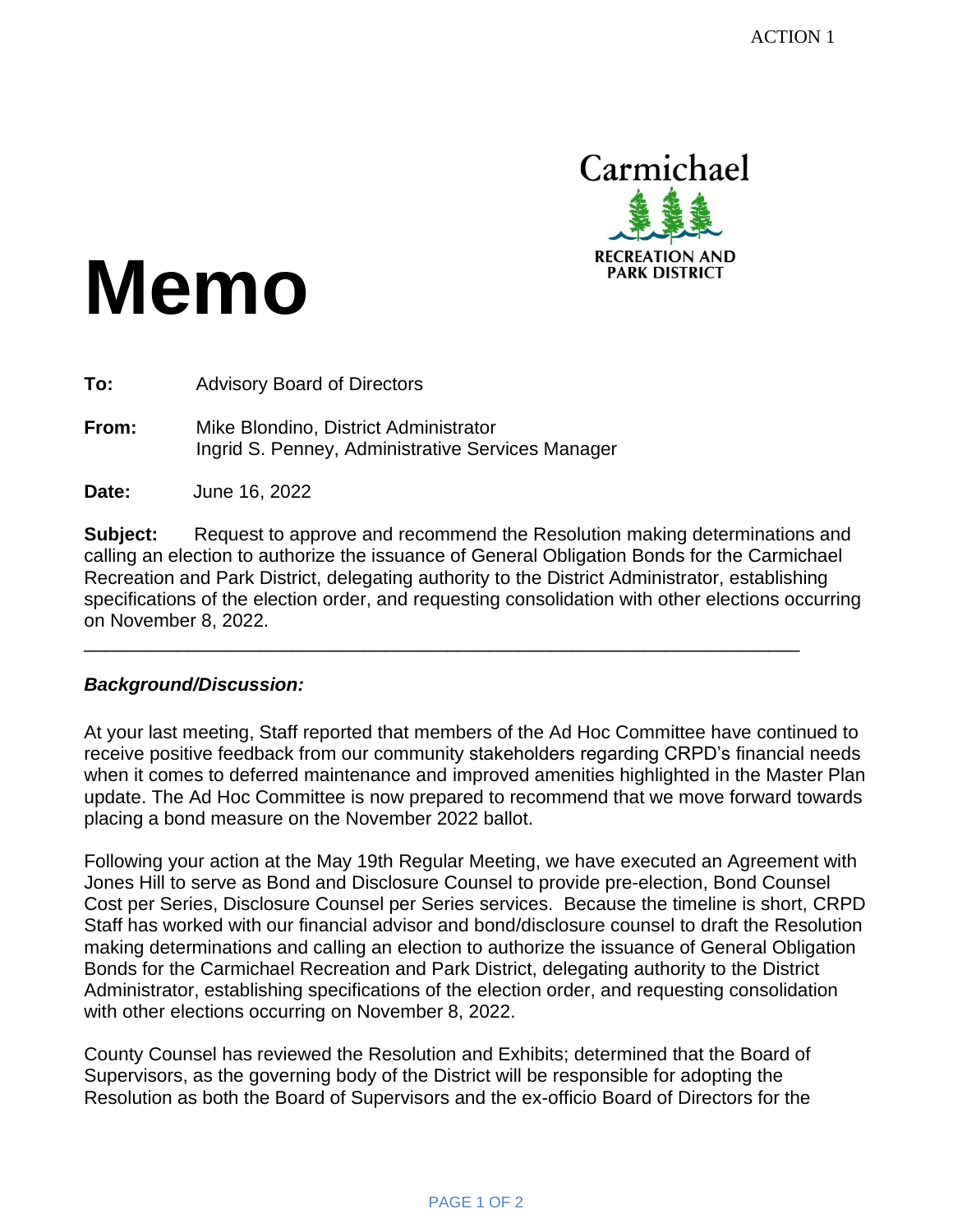CRPD. CRPD has arranged to set a placeholder for an upcoming meeting for the Board of Supervisors to take up this item.

#### Budget and Fiscal Impact

There will be contingent fees paid if the election is successful for bond counsel (\$2,500) and for pre-election planning (\$25,000). The bond counsel fee can be paid from the bond proceeds from the initial issuance, whereas the pre-election planning fees will be paid from the CRPD General Fund. So far, CRPD has paid \$12,500 the non-contingent voter opinion survey from the General Fund. Over \$110k remains available and allocated to cover the cost of the pre-election fees.

The only remaining fees are:

- \$2,500 Campaign Consulting Fee Non contingent fee paid from a Campaign Committee (should an election be called) *not from the CRPD General Fund nor bond proceeds.*
- \$65,000 Financial Advisory Fee Contingent fee paid from bond proceeds.

### *RECOMMENDATION:*

The Ad-hoc Committee and Staff recommends that the Advisory Board approve, support and recommend the subject Resolution and Exhibits, as presented for final adoption by the Board of Supervisors as the Board of Supervisors and ex-officio Board of Directors for the Carmichael Recreation and Park District.

Attachments: **Resolution** Exhibit A – Ballot Measure, Full Text of Measure Exhibit B – Ballot Measure, Abbreviated Measure Exhibit C – Tax Rate Statement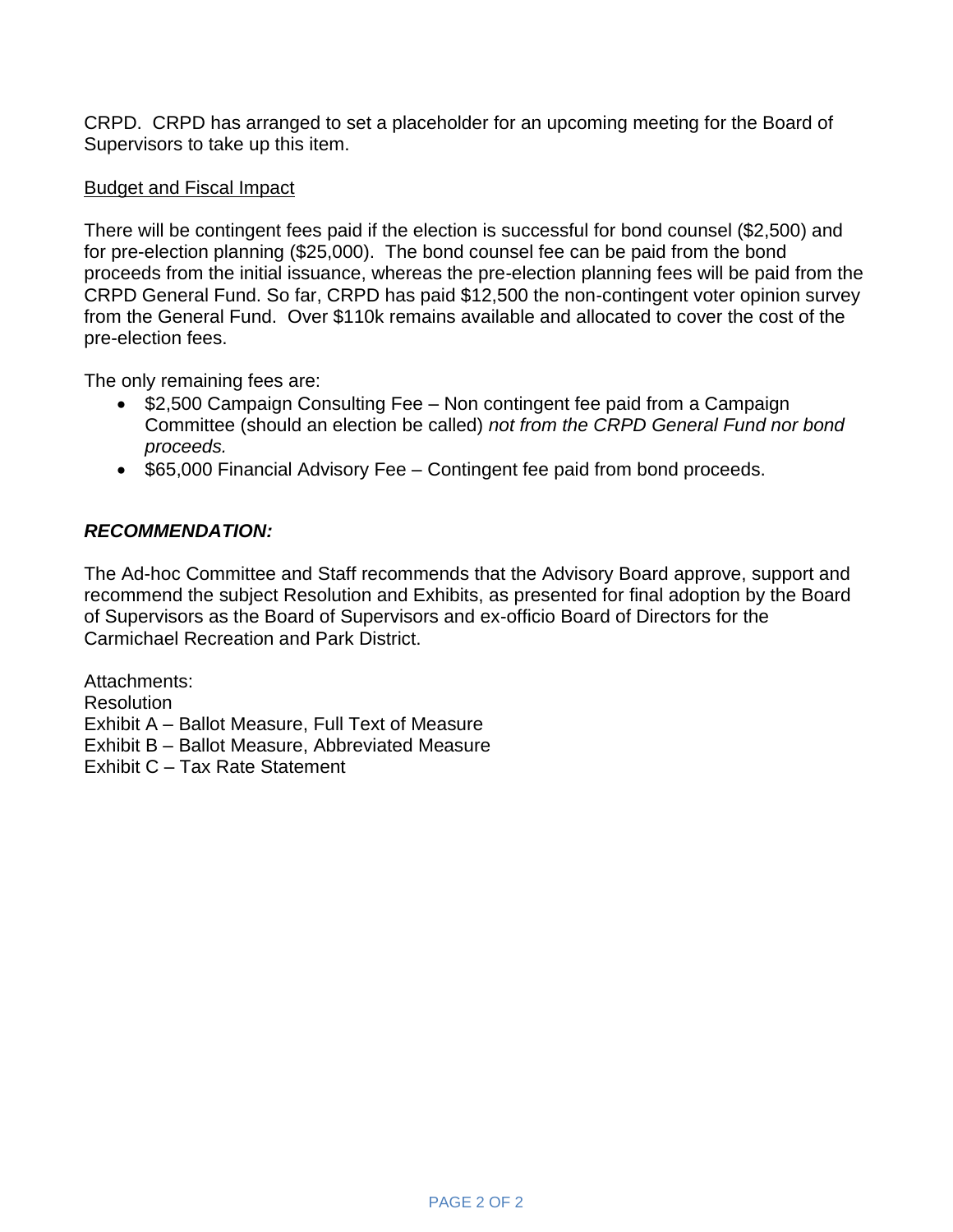# **RESOLUTION NO.\_\_ \_\_**

### **RESOLUTION OF THE BOARD OF SUPERVISORS OF SACRAMENTO COUNTY MAKING DETERMINATIONS AND CALLING AN ELECTION TO AUTHORIZE THE ISSUANCE OF GENERAL OBLIGATION BONDS FOR THE CARMICHAEL RECREATION AND PARK DISTRICT, DELEGATING AUTHORITY TO THE DISTRICT ADMINISTRATOR, ESTABLISHING SPECIFICATIONS OF THE ELECTION ORDER, AND REQUESTING CONSOLIDATION WITH OTHER ELECTIONS OCCURRING ON NOVEMBER 8, 2022**

- WHEREAS, the Carmichael Recreation and Park District (the "District") is a dependent special district of the County of Sacramento (the "County") and the owner of La Sierra Community Center and other parks and facilities located within the boundaries of the District; and
- WHEREAS, in the judgment of the Board of Supervisors of the County (the "Board"), acting as the Board of Supervisors of Sacramento County and as the ex-officio Board of Directors of the District,it is advisable to call an election to submit to the electors of the District the question whether bonds of the District shall be issued and sold for the purpose of raising money for the acquisition or improvement of real property; and
- WHEREAS, Article XIII A, Section 1, paragraph (b)(2), of the California Constitution ("Article XIII A") provides an exception to the limit on *ad valorem* property taxes on real property for bonded indebtedness incurred by a district approved by two-thirds of the voters of the district voting on the proposition; and
- WHEREAS, the Board is specifically authorized, upon approval by a majority vote of the Board, to pursue the authorization and issuance of bonds by a two-thirds vote of the electorate on the question whether bonds of the District shall be issued and sold for specified purposes, pursuant to Section 5790 *et seq.* of the Public Resources Code of California and Section 53506 *et seq*. of the California Government Code (collectively, the "Act"); and
- WHEREAS, pursuant to the California Elections Code, it is appropriate for the Board to request consolidation of the election with any and all other elections to be held on November 8, 2022, and to request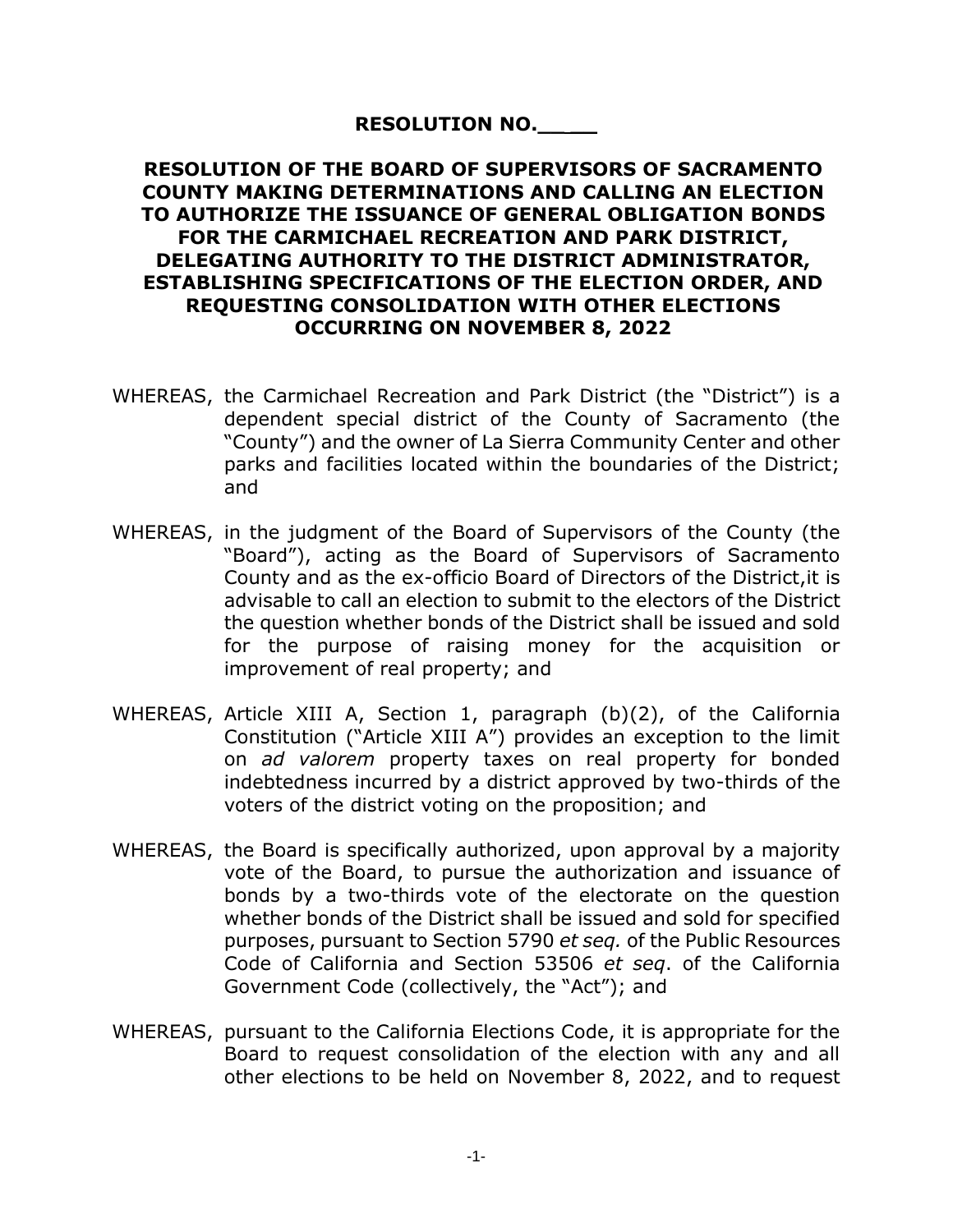the Registrar of Voters of the County (the "Registrar of Voters") to perform certain election services for the District; and

NOW, THEREFORE, BE IT RESOLVED, by the Board of Supervisors of Sacramento County acting as the Board of Supervisors of Sacramento County and as the ex-officio Board of Directors of the District, the following:

- **Section 1. Call for Election**. The Board hereby orders an election and submits to the electors of the District the question of whether general obligation bonds of the District shall be issued and sold in the maximum principal amount of \$31.9 million (the "Bonds") for the purpose of raising money to finance improvements and property of the District, and paying costs incident thereto, as set forth more fully in the ballot proposition approved pursuant to Section 3. This Resolution constitutes the order of the District to call such election.
- **Section 2. Election Date**. The date of the election shall be November 8, 2022, and the election shall be held solely within the boundaries of the District.
- **Section 3. Purpose of Election; Ballot Proposition**. The purpose of the election shall be for the voters in the District to vote on a proposition, a full copy of which is attached hereto and marked Exhibit A, containing the question of whether the District shall issue the Bonds for the purpose stated therein, together with the accountability requirements of Government Code Section 53410. The Registrar of Voters is requested to print the Full Text of Measure contained on Exhibit A in the sample ballot pamphlet. As required by Elections Code Section 13247, the abbreviated form of the measure to appear on the ballot is attached hereto and marked as Exhibit B. The District Administrator or designee is hereby authorized and directed to make any changes to the text of the proposition or this resolution as required to conform to any requirements of Article XIII A, the Act, or the Registrar of Voters.
- **Section 4. Authority for Election**. The authority for ordering the election is contained in Section 5790 of the Public Resources Code and Section l, paragraph (b), subsection (2), of Article XIII A.
- **Section 5. Covenants of the Board upon Approval of the Bonds by the Electorate**. In the event two-thirds of the voters voting in the District approve of the Bonds, the Board shall: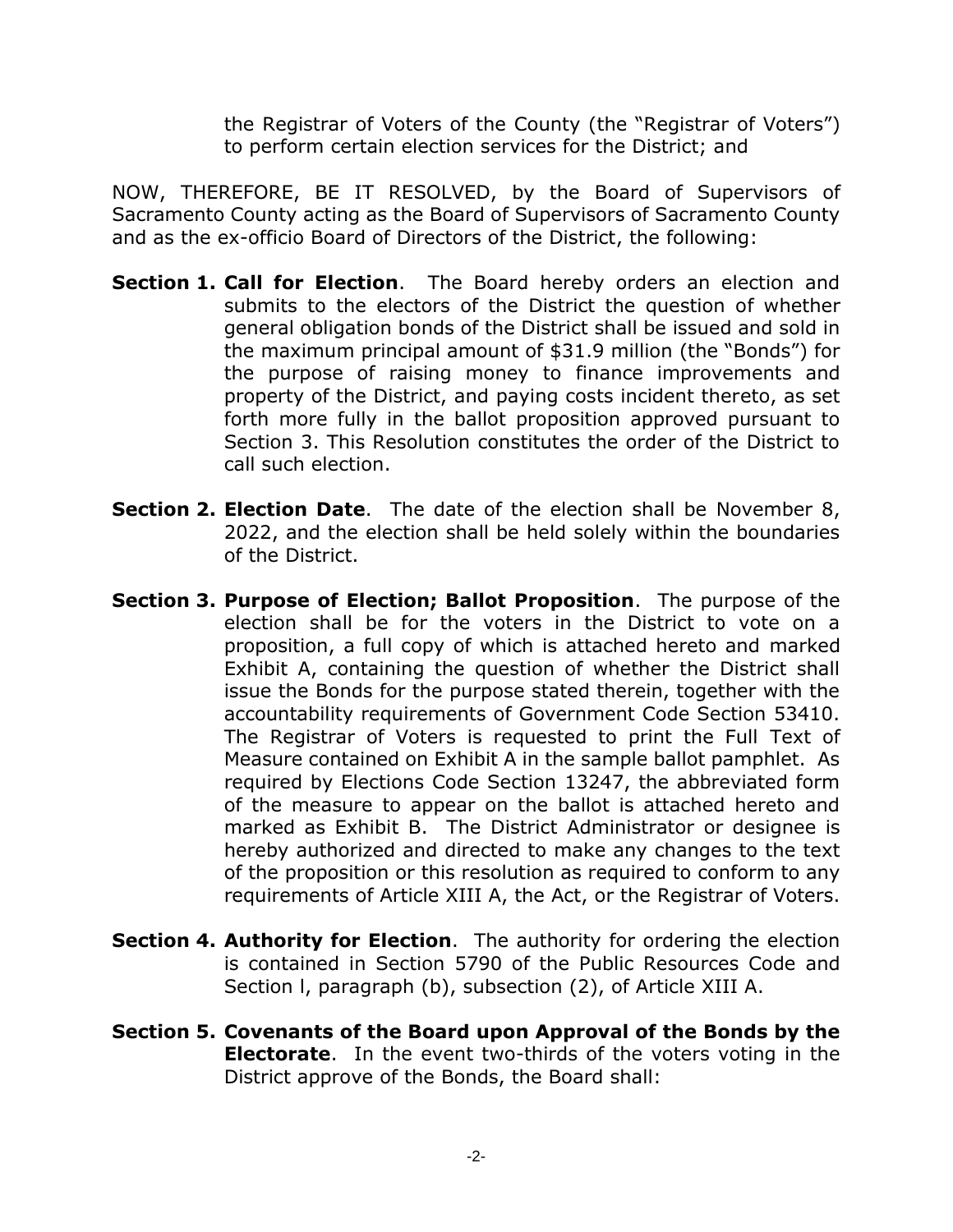- 1. apply the bond proceeds only to the purposes stated in the ballot proposition;
- 2. cause creation of accounts into which bond proceeds shall be deposited; and
- 3. cause the preparation of an annual report pursuant to Government Code Sections 53410 and 53411.
- **Section 6. Delivery of this Resolution**. The Clerk of the Board is hereby directed to send a copy of this Resolution to the County Registrar.
- **Section 7. Consolidation of Election**. The County Registrar is hereby requested, and the Board of Supervisors hereby states its intention to, consolidate the election ordered hereby with any and all other elections to be held on November 8, 2022, within the District.
- **Section 8. Ballot Arguments; Tax Rate Statement**. Any and all members of this Board and any and all employees of the District, including the District Aministrator, are hereby authorized to act as an author of any ballot argument prepared in connection with the election, including a rebuttal argument. The District Administrator, President of the Board, Clerk of the Board, or their designees, are hereby authorized to execute the Tax Rate Statement attached hereto as Exhibit C, or other document and to perform all acts necessary to place the bond measure on the ballot.
- **Section 9. Elections Code.** Pursuant to Section 10002 of the Elections Code, the Board of Supervisors is requested to permit the Registrar of Voters to render all services specified by Section 10418 of the Elections Code relating to the election, for which services the District agrees to reimburse the County in full upon presentation of a bill, such services to include the mailing of the sample ballot and tax rate statement (described in Section 9401 of the Elections Code).
- **Section 10.Delagation of Authority.** The District Administrator is hereby authorized and directed to execute any agreements, certificates, letters, notes or other documents related to the bond election, including agreements with Jones Hall, A Professional Law Corporation, which firm is appointed hereby to perform bond and disclosure counsel services in regard to the Bonds, and Isom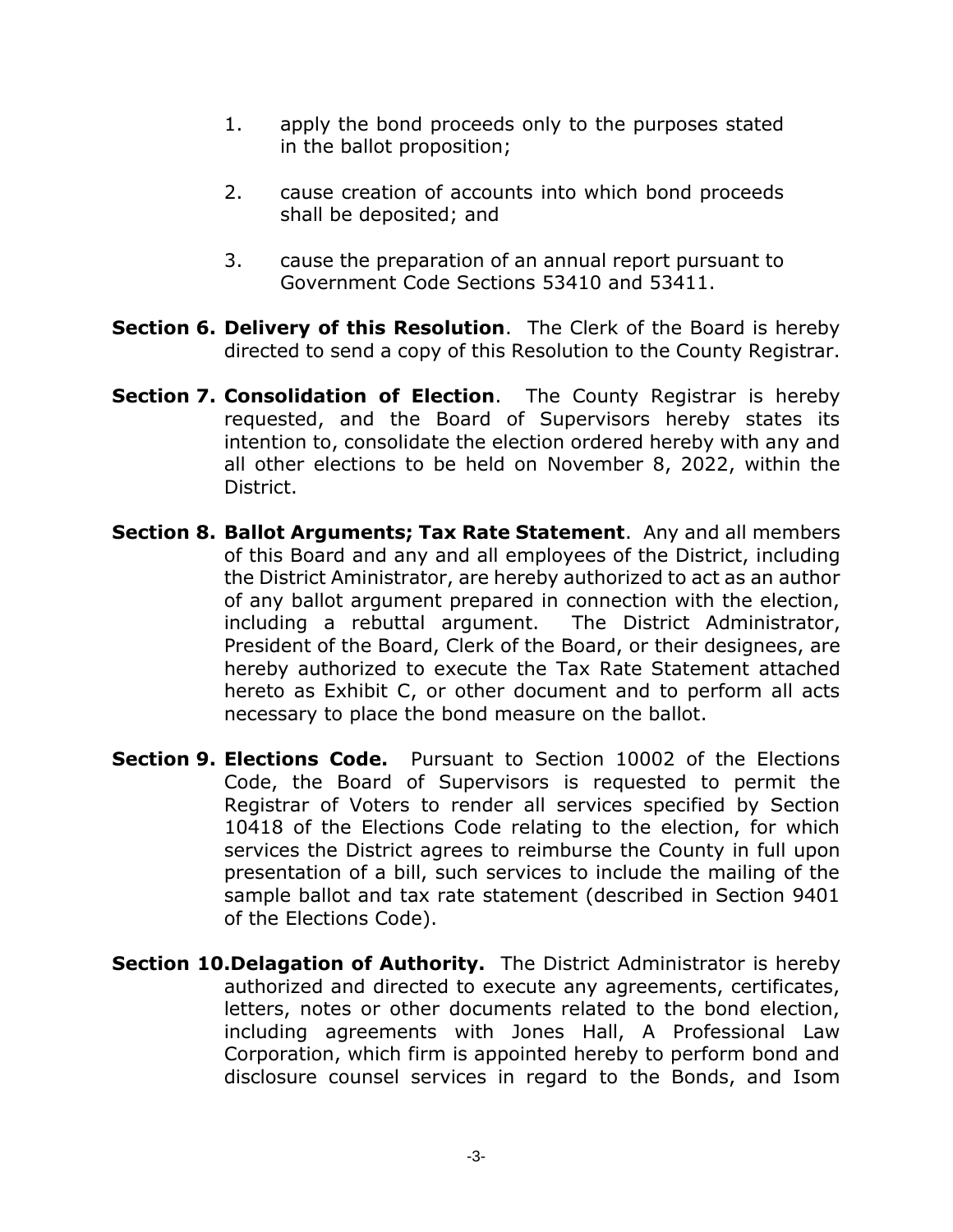Advisors, a Division of Urban Futures Inc. which firm is appointed to perform financial advisory services in regard to the Bonds.

**Section 11.Effective Date.** This resolution shall take effect on and after its adoption.

\*\*\*\*\*\*\*\*\*\*\*\*\*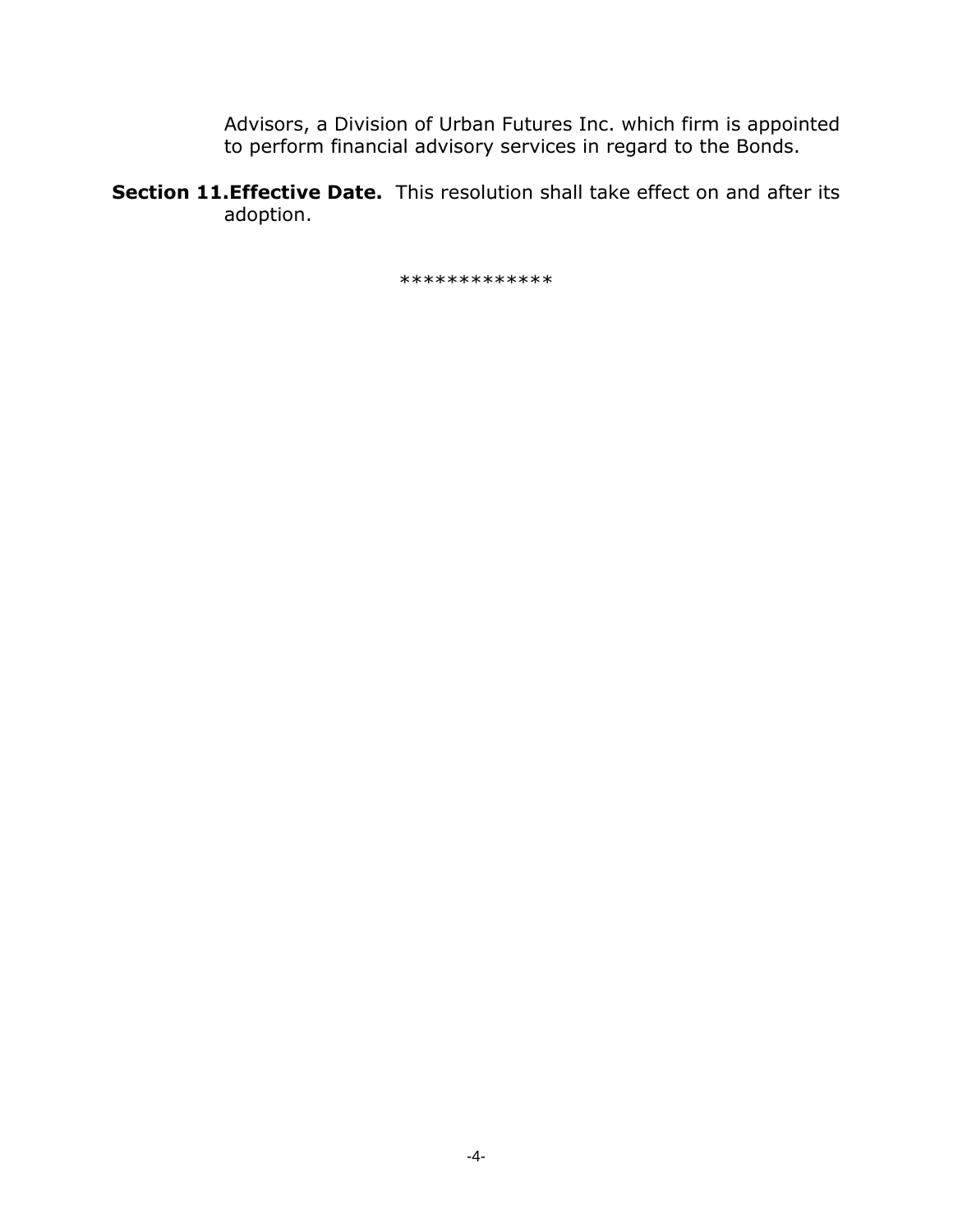The foregoing Resolution was adopted by the Board of Supervisors of Sacramento County, being the Board authorized by law to make the designations therein contained for the Carmichael Recreation and Park District, by the following vote, on  $\frac{1}{2}$ , 2022.

Adopted by the following votes:

AYES:

NOES:

ABSENT:

ABSTAIN:

RECUSAL: (PER POLITICAL REFORM ACT (§ 18702.5.)

> Chair of the Board of Supervisors, of Sacramento County, California

 $\frac{1}{2}$ 

Attest:

Clerk, Board of Supervisors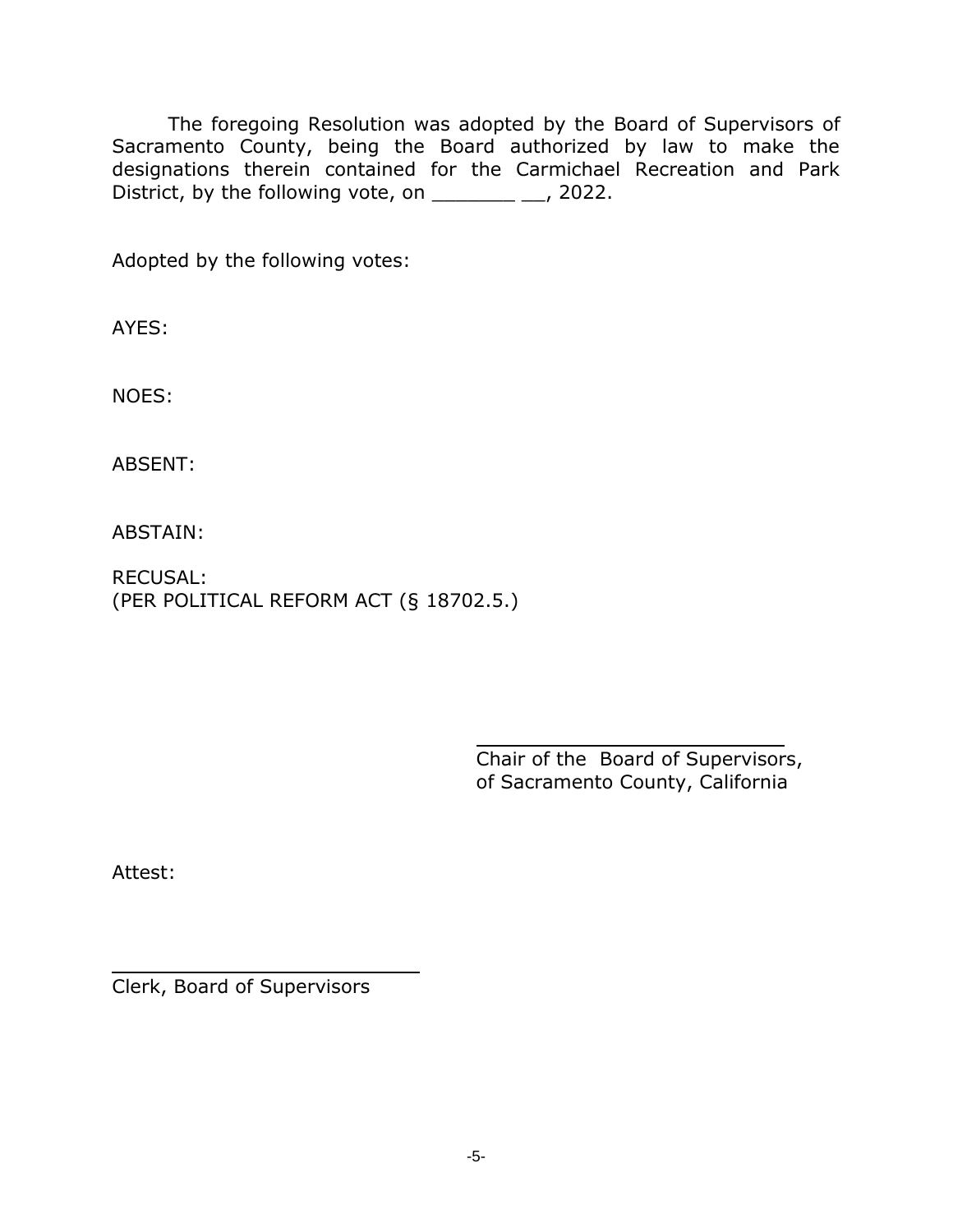# **EXHIBIT A**

#### **BALLOT MEASURE FULL TEXT OF MEASURE**

"To improve parks and recreation for children, families and senior citizens; construct/renovate aging restrooms and facilities; make safety/security/handicapped accessibility improvements; and upgrade playgrounds, features, and amenities; shall Carmichael Recreation and Park District's measure be adopted authorizing \$31,900,000 of bonds at legal rates, averaging \$1.7 million annually while bonds are outstanding at a rate of approximately 1.9 cents per \$100 assessed value, with annual audits, independent citizens' oversight, NO money for salaries and all funds staying local?"

### BOND AUTHORIZATION

By approval of this proposition by at least two-thirds of the registered voters voting on the proposition, the Carmichael Recreation and Park District (the "District") shall be authorized to issue and sell bonds of up to \$31.9 million in aggregate principal amount to provide financing for the facilities projects listed in the Bond Project List below, subject to all of the accountability safeguards specified below.

#### ACCOUNTABILITY SAFEGUARDS

Upon approval of this proposition and the sale of any bonds approved, the Board of Supervisors of Sacramento County (the "Board") shall take actions necessary pursuant to Government Code Section 53410 and following to establish an account in which proceeds of the sale of bonds will be deposited. As long as any proceeds of the bonds remain unexpended, the District Administrator (or such other employee as may perform substantially similar duties) shall cause a report to be filed with the Board no later than December 31 of each year, commencing December 31 of the year in which bonds are first issued, stating (1) the amount of bond proceeds received and expended in that year, and (2) the status of any project funded or to be funded from bond proceeds. The report may relate to the calendar year, fiscal year, or other appropriate annual period as such officer shall determine, and may be incorporated into the annual budget, audit, or other appropriate routine report to the Board.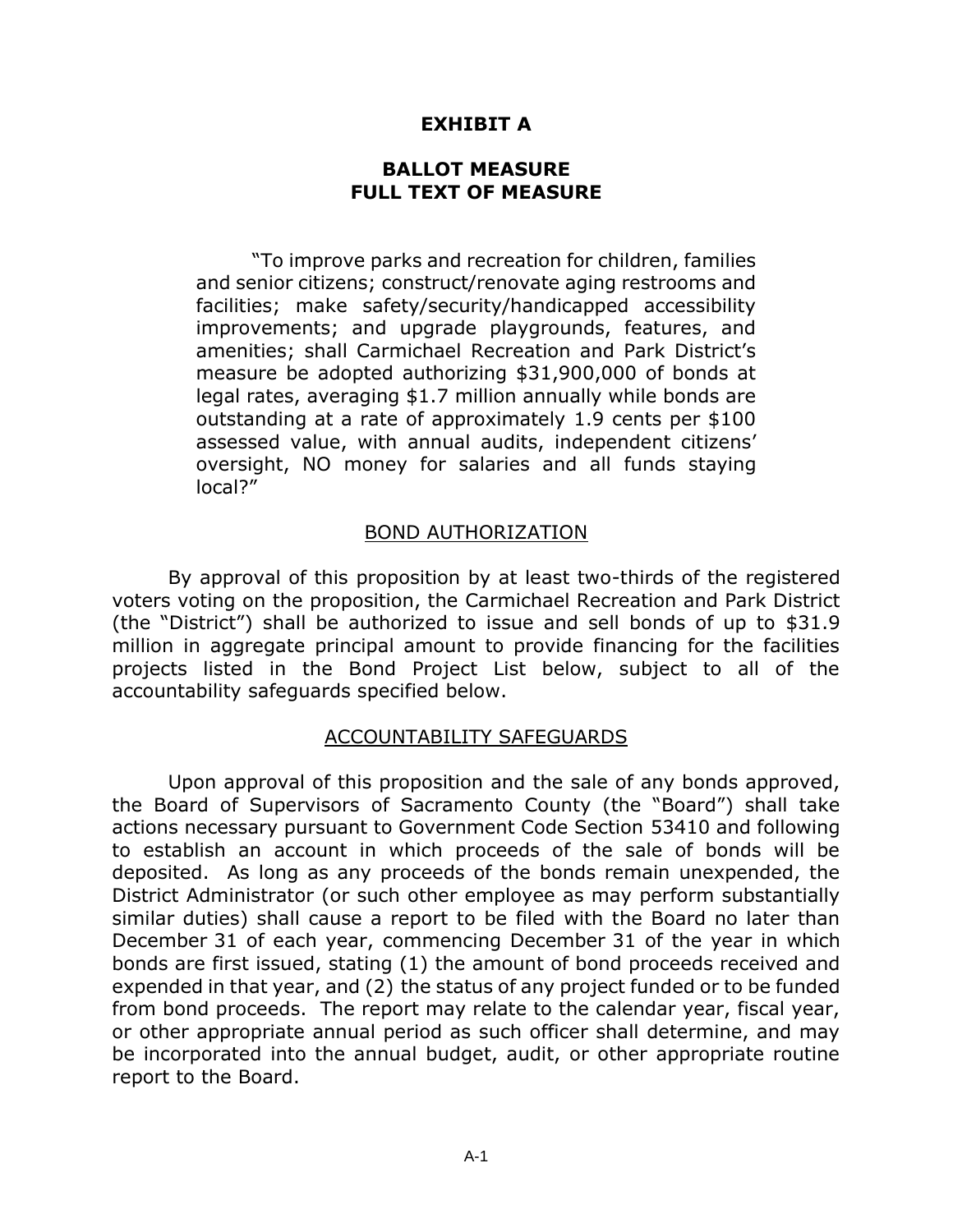**Independent Citizens' Oversight Committee**. Following approval of this measure, the Advisory Board of Directors will establish an independent citizens' oversight committee, to include among others a member of the Sacramento Taxpayers Association, to ensure bond proceeds are expended only on the types of projects listed below. The committee will be established within 60 days of the date when the results of the election appear in the minutes of the Advisory Board of Directors.

**Financial Audits**. The Advisory Board of Directors will conduct annual, independent financial audits of the bond proceeds until all of those proceeds have been spent for the park and recreation facilities projects listed below.

# FURTHER SPECIFICATIONS

Specific Purposes. All of the purposes enumerated in this proposition shall be united and voted upon as one single proposition, and shall constitute the specific purposes of the bonds, and proceeds of the bonds shall be spent only for such purposes, pursuant to Government Code Section 53410.

Rate of Interest. The bonds shall bear interest at a rate per annum not exceeding the statutory maximum, payable at the time or times permitted by law.

Term of Bonds. The number of years the whole or any part of the bonds are to run shall not exceed the legal limit, though this shall not preclude bonds from being sold which mature prior to the legal limit.

# BOND PROJECT LIST

The Bond Project List below describes the types of projects the Carmichael Recreation and Park District proposes to finance with proceeds of the bonds. Listed projects will be completed as needed at particular sites according to Board-established priorities, and the order in which such projects appear on the Bond Project List is not an indication of priority for funding or completion. The final cost of each project will be determined as plans are finalized, construction bids are awarded, and projects are completed. Until all project costs and funding sources are known, the Board of Supervisors cannot determine the amount of bond proceeds available to be spent on each project, nor guarantee that the bonds will provide sufficient funds to allow completion of all listed projects. Completion of some projects may be subject to further government approvals or appropriation by State officials and boards, to local environmental review, and to input from the public. For these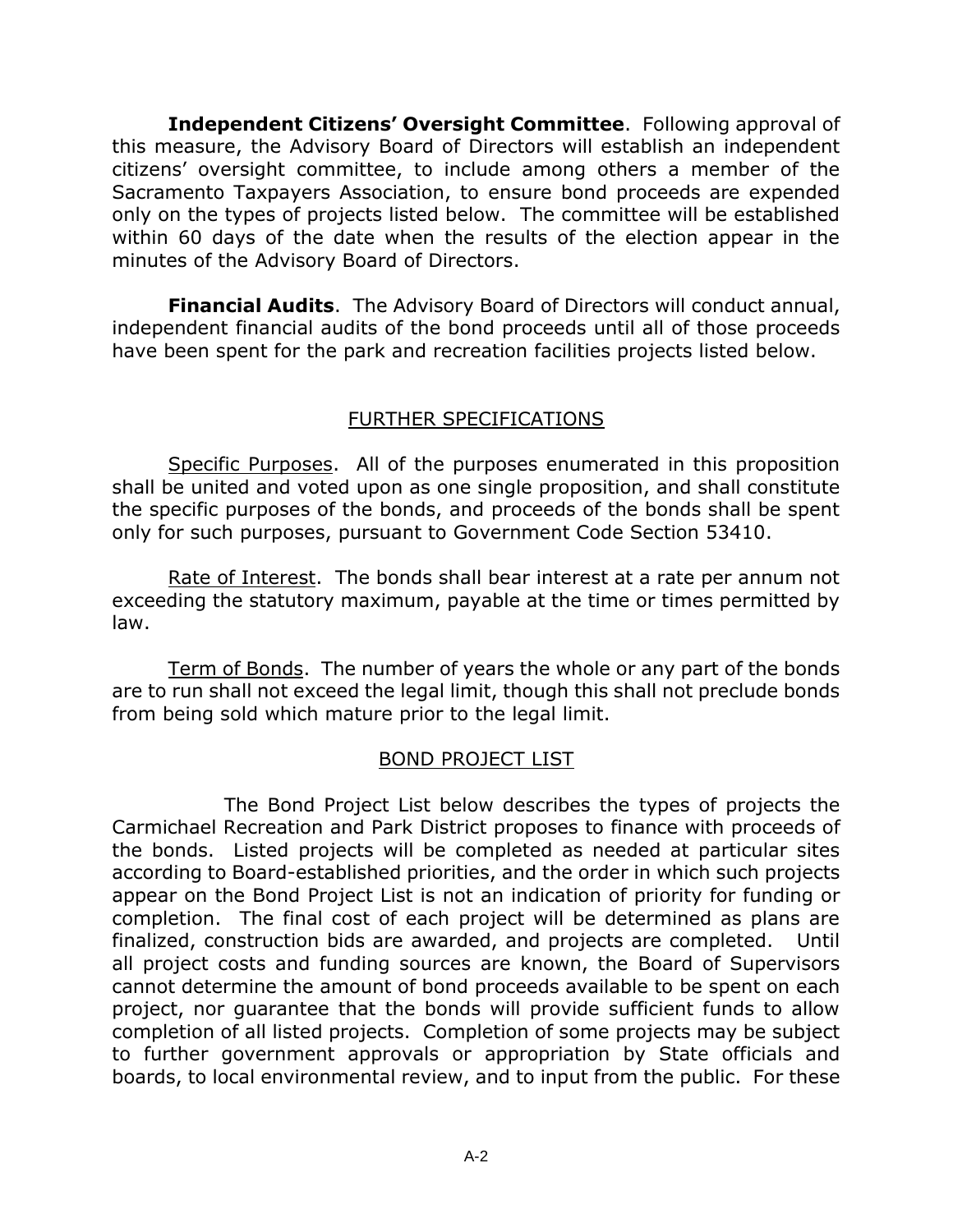reasons, inclusion of a project on the Bond Project List is not a guarantee that the project will be funded or completed.

Unless otherwise noted, the projects in the Bond Project List are authorized to be completed and shall be approved by the Board of Supervisors at each or any of the District's sites including:

**Bird Track Park(acquired in 1972, developed in 1981), Cardinal Oaks Park (acquired in 1974, developed in 1976), Carmichael Park (acquired in 1945 with the ball fields developed first, later constructed Vets Hall in 1951, and District Office and Clubhouse in 1970), Del Campo Park (acquired in 1971, developed in 1976), Glancy Oaks Park (developed in 1997), Jan Park (acquired in 1977, developed in 2011), La Sierra Community Center (constructed 1955- 1958, acquired in 1984, and renovated over the past 38 years), O'Donnell Heritage Park (acquired in 1975, developed in 2010), Patriot's Park (acquired in 1976, developed in 2009), Schweitzer Grove Nature Area (undeveloped, acquired in 1971), Sutter-Jensen Park (acquired Sutter in 1974 and developed in 2018, Jensen House and Botanical Gardens developed in 1958 and acquired in 1976, and Garfield House constructed in 1958, acquired in 1990 and renovated 2017-2022)**

The projects shall consist of one or more of the following activities:

- Construct and/or renovate aging restroom facilities
- Make safety and security improvements, including lighting and fencing
- Provide new playgrounds and play equipment
- Improve park amenities, including installing picnic tables, trash receptacles, and benches
- Make the parks and facilities handicap accessible by making Americans with Disabilities Act improvements
- Replace or provide canopies and shade structures in the parks
- Repair or replace leaky roofs
- Improve outdated irrigation systems for water efficiency
- Repair or replace outdated heating, ventilation and air-conditioning systems in buildings and gymnasiums for energy efficiency
- Add or upgrade multi-game areas, water play areas and volleyball courts
- Replace basketball court and resurface tennis courts at Carmichael Park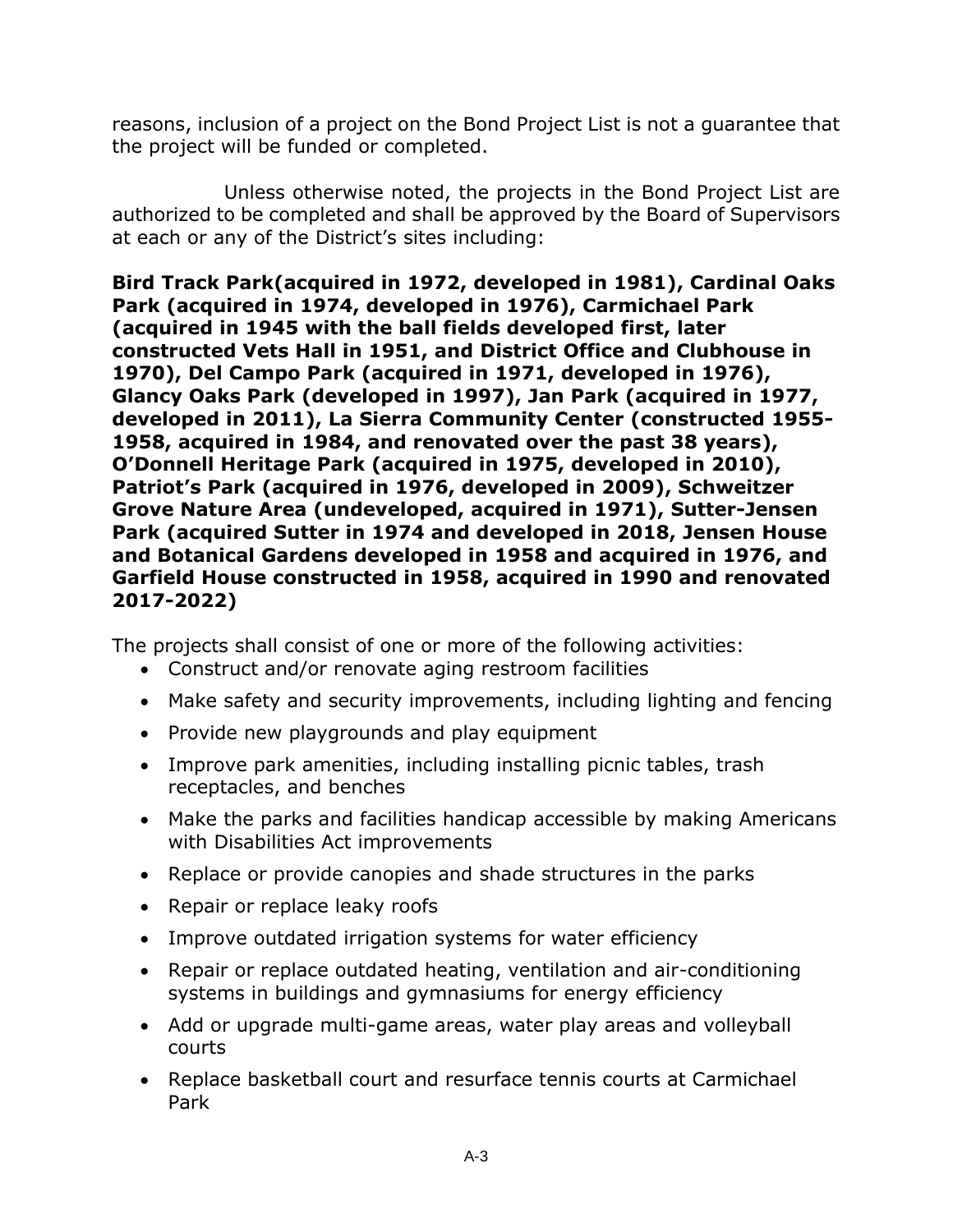- Upgrade dog park
- Repair or replace natural grass turf on soccer fields
- Install pickle ball courts
- Provide additional amenities including a waterpark, a skatepark, and bike park
- Repair, replace and/or upgrade paved surfaces, turf, and other grounds to eliminate safety hazards
- Abate and remove hazardous materials identified prior to or during construction

The listed projects will be completed as needed. Each project is assumed to include its share of architectural, engineering, and similar planning costs, program/project management, staff training expenses and a customary contingency for unforeseen design and construction costs. In addition to the listed projects stated above, the list also includes the acquisition of a variety of maintenance and operational equipment, including the reduction or retirement of interim funding incurred to advance fund projects from the list; installation of signage and fencing; payment of the costs of preparation of all facility planning, facility studies, assessment reviews, facility master plan preparation and updates, environmental studies (including environmental investigation, remediation and monitoring), design and construction documentation, and temporary relocation of dislocated District activities caused by construction projects. In addition to the projects listed above, the repair and renovation of each of the existing facilities may include, but not be limited to, some or all of the following: repair and replacement of heating and ventilation systems; upgrade of facilities for energy efficiencies; windows, walls, doors and drinking fountains; installation of wiring and electrical systems; upgrades or construction of support facilities, including administrative and maintenance yards; repair and replacement of fire alarms, emergency communications and security systems; resurfacing or replacing of hard courts, turf and irrigation systems and landscaping and play fields; expand parking; install interior and exterior painting and floor covering; demolition; and construction of various forms of storage and support spaces, upgrade bleachers, kitchens, repair, upgrade and install interior and exterior lighting systems; replace outdated security fences and security systems. The budget for each project is an estimate and may be affected by factors beyond the District's control. Some projects throughout the District may be undertaken as joint use projects in cooperation with other local public or nonprofit agencies. The final cost of each project will be determined as plans and construction documents are finalized, construction bids are received, construction contracts are awarded and projects are completed. Based on the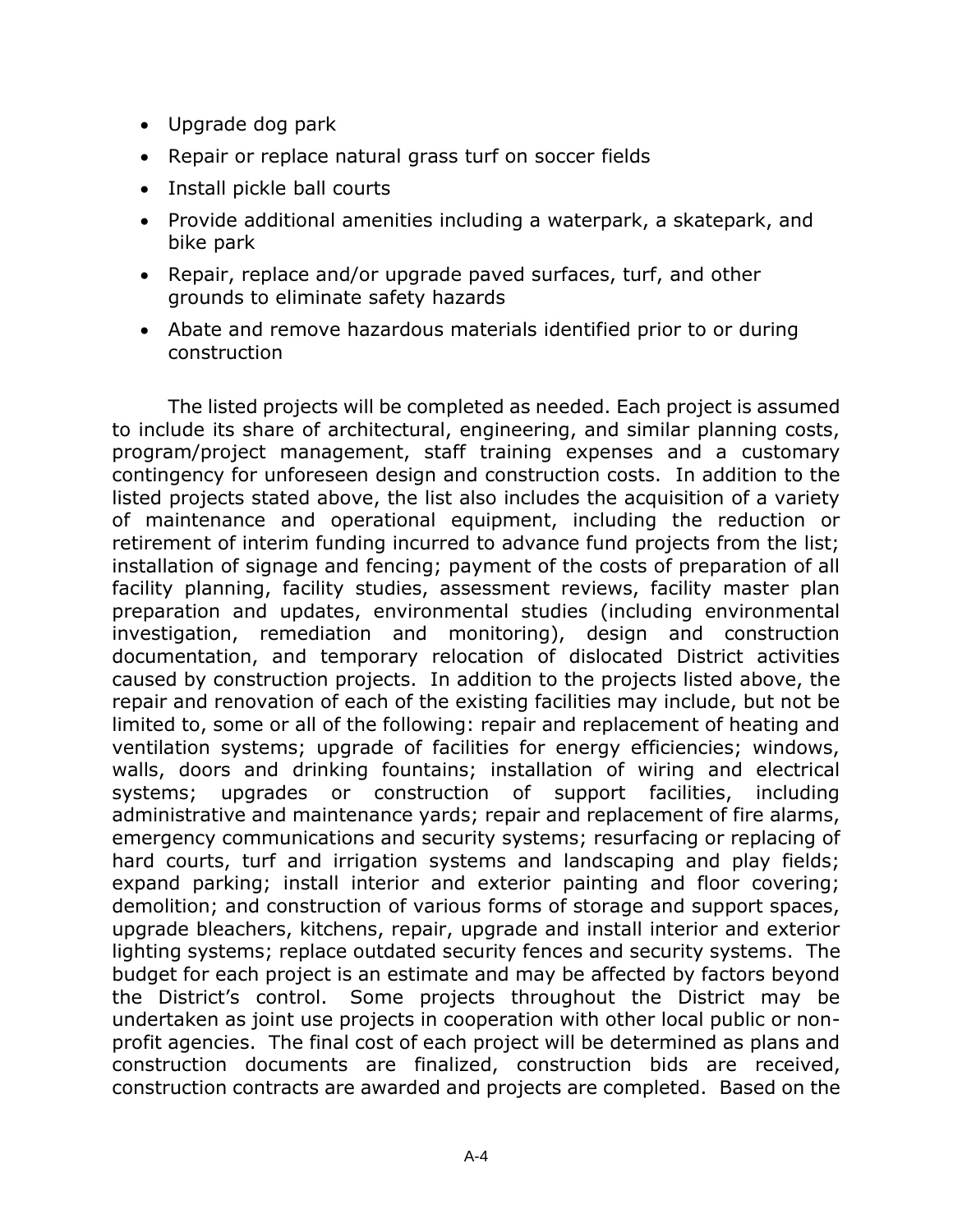final costs of each project, certain of the projects described above may be delayed or may not be completed. Demolition of existing facilities and reconstruction of facilities scheduled for repair and upgrade may occur, if the Board determines that such an approach would be more cost-effective in creating more enhanced and operationally efficient facilities. Necessary site preparation/restoration may occur in connection with new construction, including ingress and egress, removing, replacing, or installing irrigation, utility lines, trees and landscaping, relocating fire access roads, and acquiring any necessary easements, licenses, or rights of way to the property. Proceeds of the bonds may be used to pay or reimburse the District for the cost of District staff when performing work on or necessary and incidental to bond projects and the costs of issuing the bonds. Bond proceeds shall only be expended for the specific purposes identified herein. The District shall create an account into which proceeds of the bonds shall be deposited and comply with the reporting requirements of Government Code §53410.

> **The Bond Project List shall be considered a part of this ballot proposition, and shall be reproduced in any official document required to contain the full statement of the bond proposition.**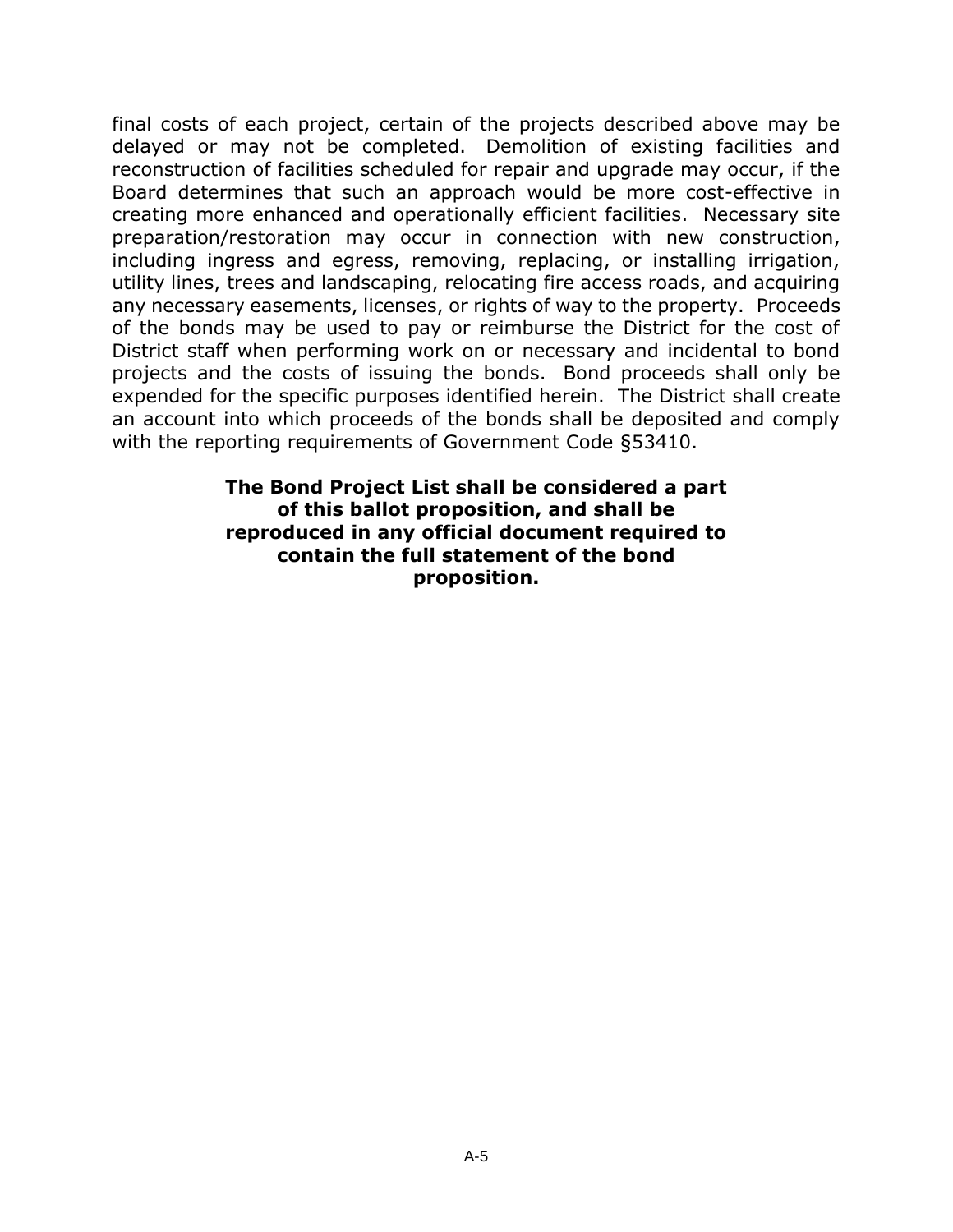#### **EXHIBIT B**

#### **BALLOT MEASURE ABBREVIATED MEASURE**

"To improve parks and recreation for children, families and senior citizens; construct/renovate aging restrooms and facilities; make safety/security/handicapped accessibility improvements; and upgrade playgrounds, features, and amenities; shall Carmichael Recreation and Park District's measure be adopted authorizing \$31,900,000 of bonds at legal rates, averaging \$1.7 million annually while bonds are outstanding at a rate of approximately 1.9 cents per \$100 assessed value, with annual audits, independent citizens' oversight, NO money for salaries and all funds staying local?"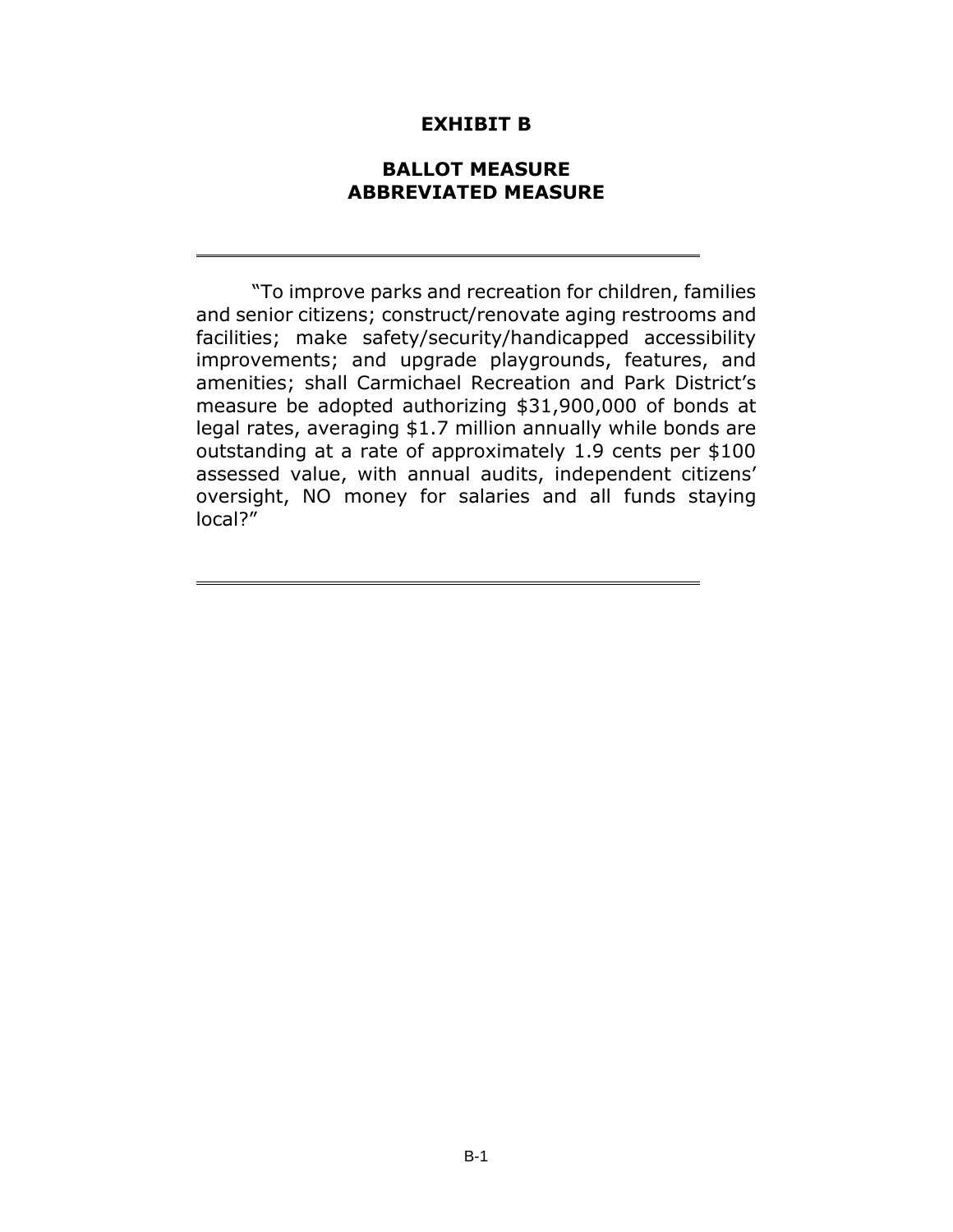# **EXHIBIT C**

#### **TAX RATE STATEMENT**

An election will be held in the Carmichael Recreation and Park District (the "District") on November 8, 2022, to authorize the sale of up to \$31.9 million in bonds of the District to finance facilities as described in the measure. If such bonds are authorized and sold, principal and interest on the bonds will be payable only from the proceeds of *ad valorem* tax levies made upon the taxable property in the District. The following information is provided in compliance with Sections 9400-9404 of the Elections Code of the State of California. Such information is based upon the best estimates and projections presently available from official sources, upon experience within the District, and other demonstrable factors.

Based upon the foregoing and projections of the District's assessed valuation, the following information is provided:

1. The best estimate of the average annual tax rate that would be required to fund this bond issue over the entire duration of the bond debt service, based on estimated assessed valuations available at the time of filing of this statement, is 1.8¢ per \$100 (\$18 per \$100,000). It is currently expected that the tax will be collected until fiscal year 2056-57.

2. The best estimate of the highest tax rate that would be required to fund this bond issue, based on estimated assessed valuations available at the time of filing this statement, is 1.9¢ per \$100 (\$19 per \$100,000) of assessed valuation. This rate is projected to apply in each fiscal year that the bonds are outstanding until 2052-53.

3. The best estimate of total debt service, including principal and interest, that would be required to be repaid if all the bonds are issued and sold will be approximately \$62.7 million.

These estimates are based on projections derived from information obtained from official sources, and are based on the assessed value (not market value) of taxable property on the County's official tax rolls. In addition, taxpayers eligible for a property tax exemption, such as the homeowner's exemption, will be taxed at a lower effective tax rate than described above. Property owners should consult their own property tax bills and tax advisors to determine their property's assessed value and any applicable tax exemptions. The attention of all voters is directed to the fact that the foregoing information is based upon projections and estimates only, which amounts are not maximum amounts and durations and are not binding upon the District. The